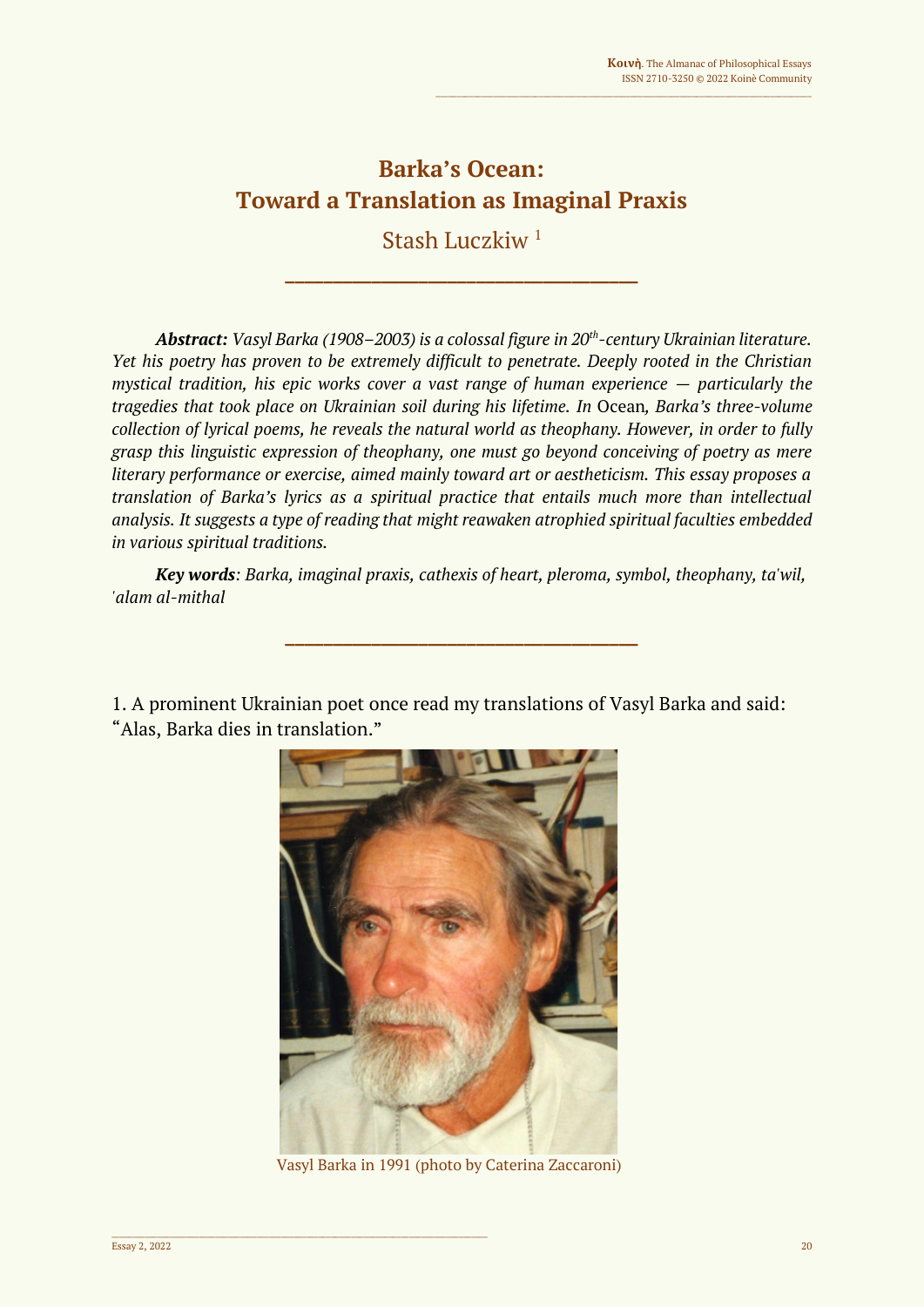Of course I knew what he meant: that there was no way of "faithfully" transmitting the mastery, the utter fullness and complexity of Barka's lyrics into any language other than the Ukrainian that nurtures them to in turn transform the Ukrainian literary language. But the reply intrigued me by what the poet did not mean, by the seemingly unintentional opening such a statement — "Barka dies in translation" — reveals: the limitless potential afforded by nothing left to lose.

2.

#### **The Ocean**

The ocean stirs muscles and moss, shakes their stone-hold in its froth.

Ridges doze over a blanket of blue; hundred-candled servants: cherries bloom. The day decrees the wave's break into a chamomile wreath, seething as it smashes – like a lion! before the boiling retreats and leaves a mirror to reflect the smile back to its source.

Freedom, sailing; day by day your flowing strings drone like a minstrel in the bay; a melody of youth out of blue light, with the thrashing waves you glide over the water and its evil crypts.

Then a petrel invokes a lightning bolt – and the rains to nurture nature's crib. (Barka *Lyrist* 1947, 127)

This poem was written before Barka set out in 1949 to compose the first of what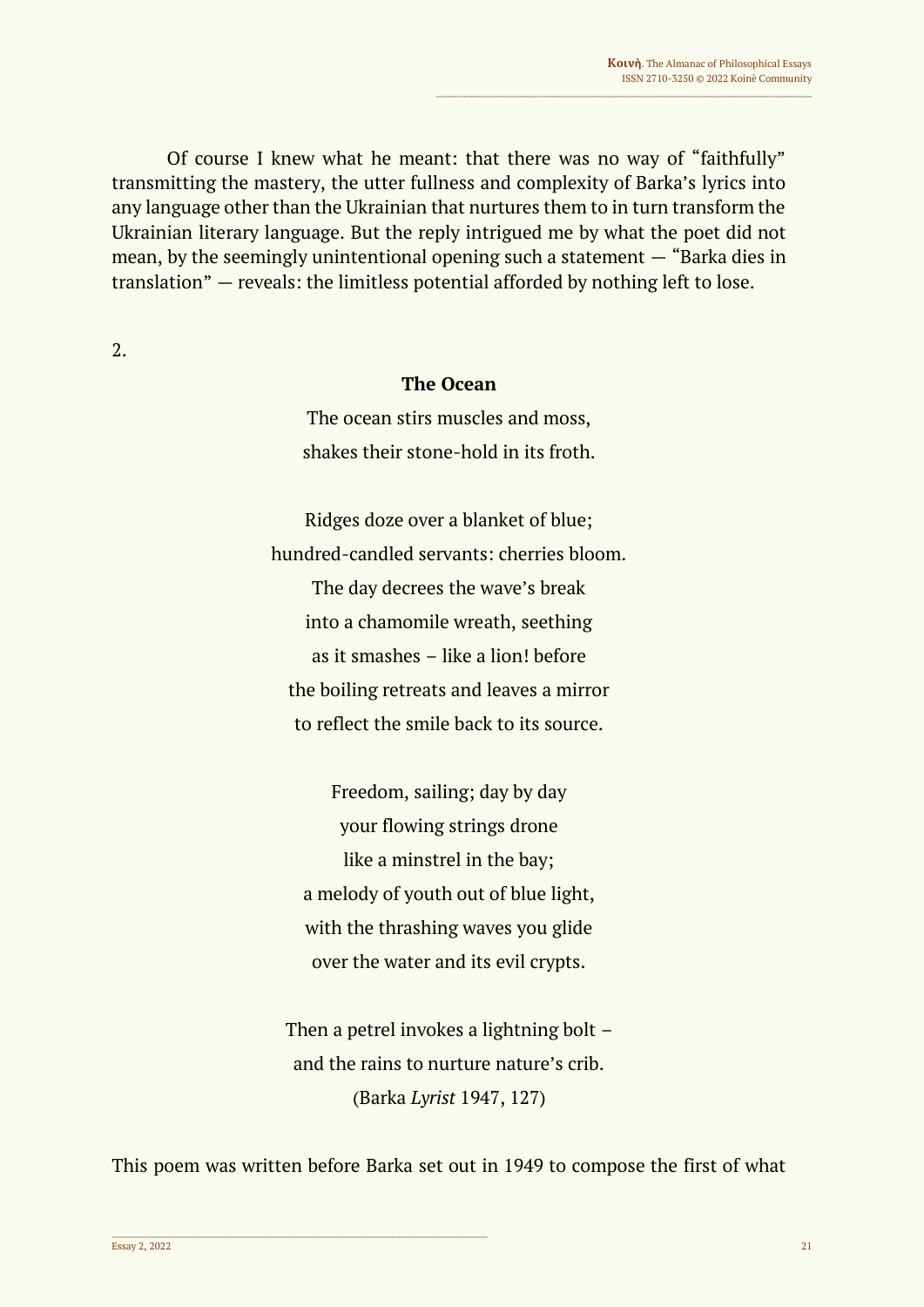would eventually be three volumes of *Ocean*. Although it is not included in *Ocean*, its prescience is remarkable.

Much of the original gets lost, as the very sound of the poem conveys an "onomatopoeic image" of the ocean to generate a sort of synesthesia. The opening lines: "*Prynosyt' mushli v shumi i pomshili / pomshili kameni zdvyhaie okean*..."<sup>2</sup> echo the sibilant ocean's incoming surf, followed by the open-throated outflow, the systole and diastole of an endlessly rocking world. Further on, freedom is likened to music and conveyed by a dirge of seven assonant repetitions of "iu" in three lines: "*brynysh i znov melodieiu molodoiu, / vid svitla syn'oiu: bryzkuchoiu vodoiu / letysh nad zloiu hlybynoiu*."<sup>3</sup>

Certain essential elements remain, however: namely, the incessant exploration of nature's mysterious teleology and its relationship to the freedom of the human soul. Over and over through the thousand pages of *Ocean*, Barka churns the symbolic potential of his work. In time it becomes clear that "Barka's *Ocean*" is a misnomer. More appropriate would be "*Ocean*'s Barka."

3. The first volume — some 300 pages — was composed between 1949 and 1954. Barka (1908–2003) was in his early forties. During the 1930s he was effectively denied publication in the Soviet Union. His first book of poetry, *Ways* (1930), was accused of "residual religiosity" and he was obliged to work part-time in a metalworking factory as a form of reeducation, which led to a collection of poems that could be translated as *Workshops*, or even *Guilds* (1932). After more attacks from Communist Party publications, he realized he wouldn't be published anymore and simply "went silent." Already in 1928, he had left Ukraine proper, due to conflicts with local apparatchiks, to settle in Krasnodar, just north of the Caucasus Mountains, where there were many Ukrainians descended from the Kuban Cossacks. In 1932 Barka married a Circassian woman. They not only managed to survive Stalin's artificial famine of 1932–33, but in the spring of 1933 his wife gave birth to their son. Throughout the 1930s Barka studied philology and medieval Italian literature, defending his doctoral dissertation in Moscow on "the realistic and fantastic in Dante's *Divine Comedy*." In many respects it was this deep-dive into Dante that definitively pulled him away from his atheism and fastwaning communist convictions, back to the Orthodox Christianity of his childhood. When World War II broke out he volunteered as a soldier in the Red Army and was seriously wounded — in fact, he was clinically dead and experienced an angelic vision while seemingly unconscious. After a long recovery he was taken to Germany as a prisoner in 1943. There he worked as forced labor in Berlin, both as editor of a Ukrainian publication and firefighter, putting out the blazes caused by daily Allied incendiary bombing. It was during this hellish period of Berlin in flames that Barka started writing again. After the war he managed to escape repatriation and lived first in the displaced person camps, then throughout Germany and France, until 1949, when he crossed the Atlantic to settle in the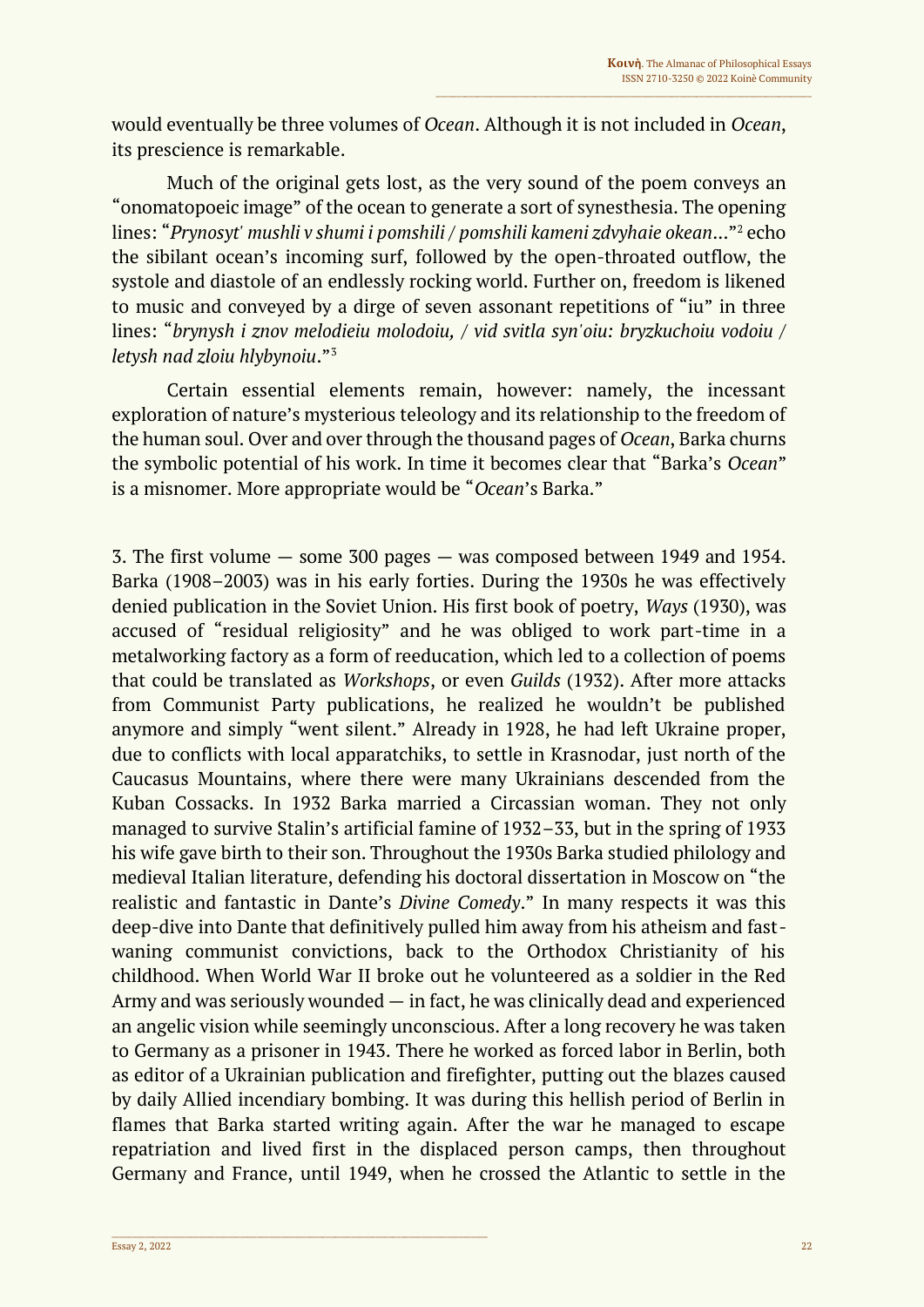United States. In retrospect one sees how *Ocean* delivered Barka.

Volume I is a collection of intimate songs of longing and love. The most obvious paradigm is the Songs of Songs. The verses — though for the most part consisting of quatrains composed in strict octasyllabic iambic lines — defy redundancy. Each line is meticulously crafted with regard to alliterative intricacies, culminating in a deft manipulation of rhyme and half-rhyme. The repetition is rather like the surf: each wave ebbs into its own unique composition.

In another poem entitled "The Ocean," as throughout the volume, Barka's mode is ecstatic. Love of a man for a woman is conveyed as a cosmic reflection of God's love for the world, and vice versa.

> I've waited so long for the splashing breath – like a violin in my chest. The whispering waves will not wane; my beloved calls me to the wine.

The song's potential swells the heart with the ocean's trembling; I pronounce this grief before all the roses – renounce my sweet life's blood to God. (Barka *Ocean I* 46)

The beloved is present throughout. She is the manifold source of the lover's ecstasy — here equated with light, there with the earth, elsewhere with traditional iconographical elements such as the Church, the Virgin, or even Christ.

Volume II  $-$  of equal length, composed from 1964 to 1969  $-$  reflects a more mystical mode. The meter tends toward the trochaic and this gives the quatrains a more ponderous, solid feel. Nature, already present in abundance in Volume I, takes a central position and acts as fulcrum. A system of symbolics developed in earlier poems has matured into a polished matrix of correspondences allowing strange and seemingly illogical representations of the natural world to connect visible reality with unseen presences and intelligences, conveyed imaginally through water, wind, fields, light, plants, fire  $-$  or, in the realm of the manmade, through icons and churches.

Here is where *Ocean* expands and one recognizes that the work is — or at least must be read as — a deluge of the Holy Spirit. Meditations on nature are informed by a deep religiosity (in the most profound sense of re-ligare — to re-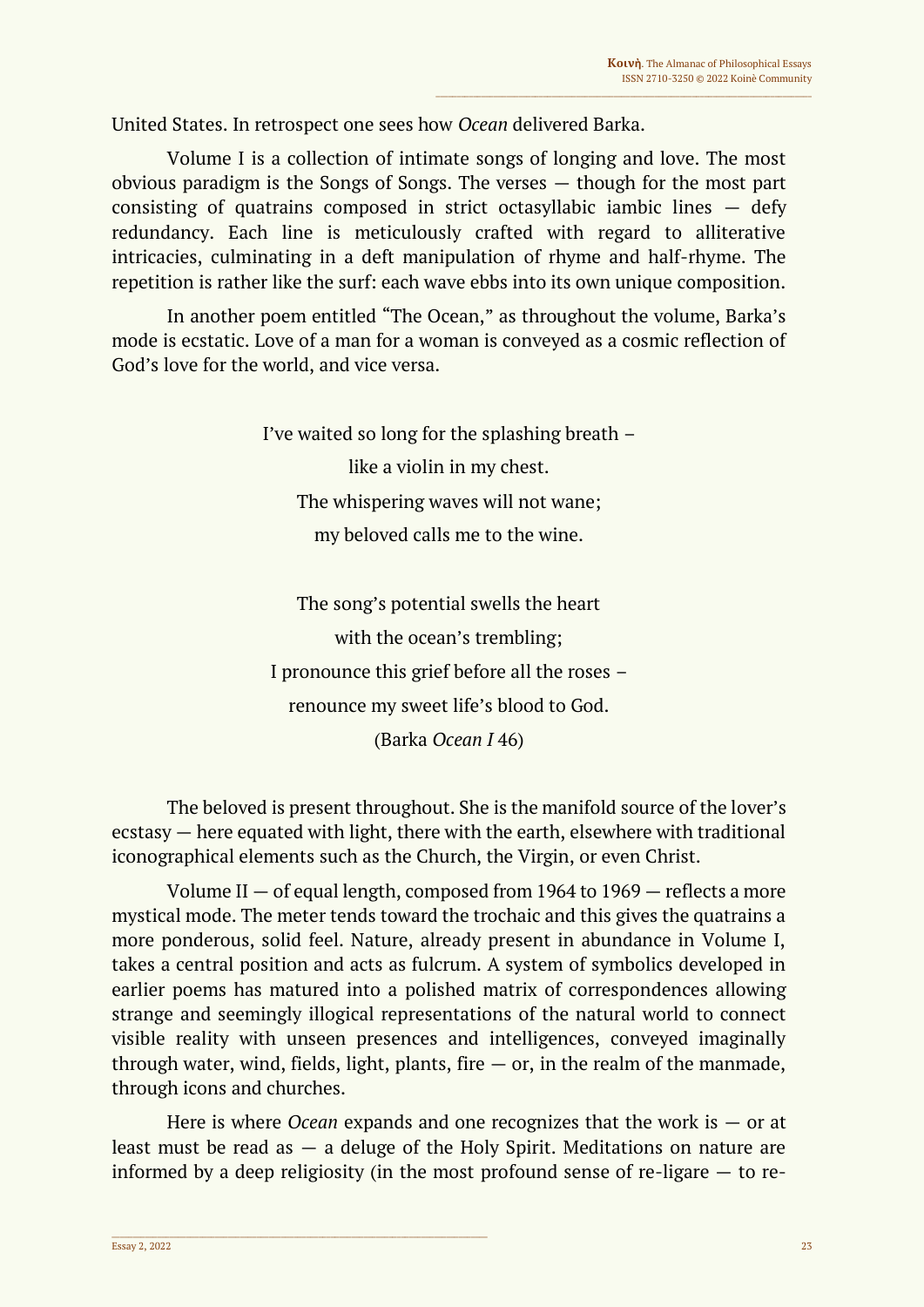link). They seem to enact a devotional perforation of transcendental entities, which symbols carry back toward the source. Here also is where the unwilling or irreverent "objective" criticism dies with the translation  $-$  in that area between signifier and transcendental signified that can exist only in a field of faith.

> And the storm's branches unlock the blue apple blossom: our ocean. (Barka *Ocean II* 276)

Volume III (equal length, composed between 1979 and 1985) breaks away from the strict meters of the first two volumes. A prophetic mode is established. Moral, ethical and didactic streams are confronted by the relentless, enigmatic energy of Barka's symbolics. Nature goes beyond being a composite of waymarks and takes its place as an actively communicative organism. A certain plenitude is approached in the treatment of death as topos.

In Volume I the beloved maintained the center; in Volume II nature, angelic and holy, subsumes both lover and beloved. Volume III integrates *Ocean* with an apocalyptic vision out of which all other themes fan out as if from a light source.

Whether it is a rhyming meditation on the rotting bough of a tree:

The rotted pine lay like a spine in the shaken-down decomposed detritus. The carcass diminishes on dead fragments – condemned: from its needles to the grass. In time – we are impassable pine forests... (Barka *Ocean III* 320)

Or, in the apophatic approach to a recurring eschatological vision:

 $\mathcal{L}_\mathcal{L}$  , and the contribution of the contribution of the contribution of the contribution of the contribution of the contribution of the contribution of the contribution of the contribution of the contribution of

And what was: the earth, like a dream-gull, disappears! as we worry; sunflowers spill over with dew, and fog pours over blue graves where our sleeping ancestors lay... (Barka *Ocean III* 321)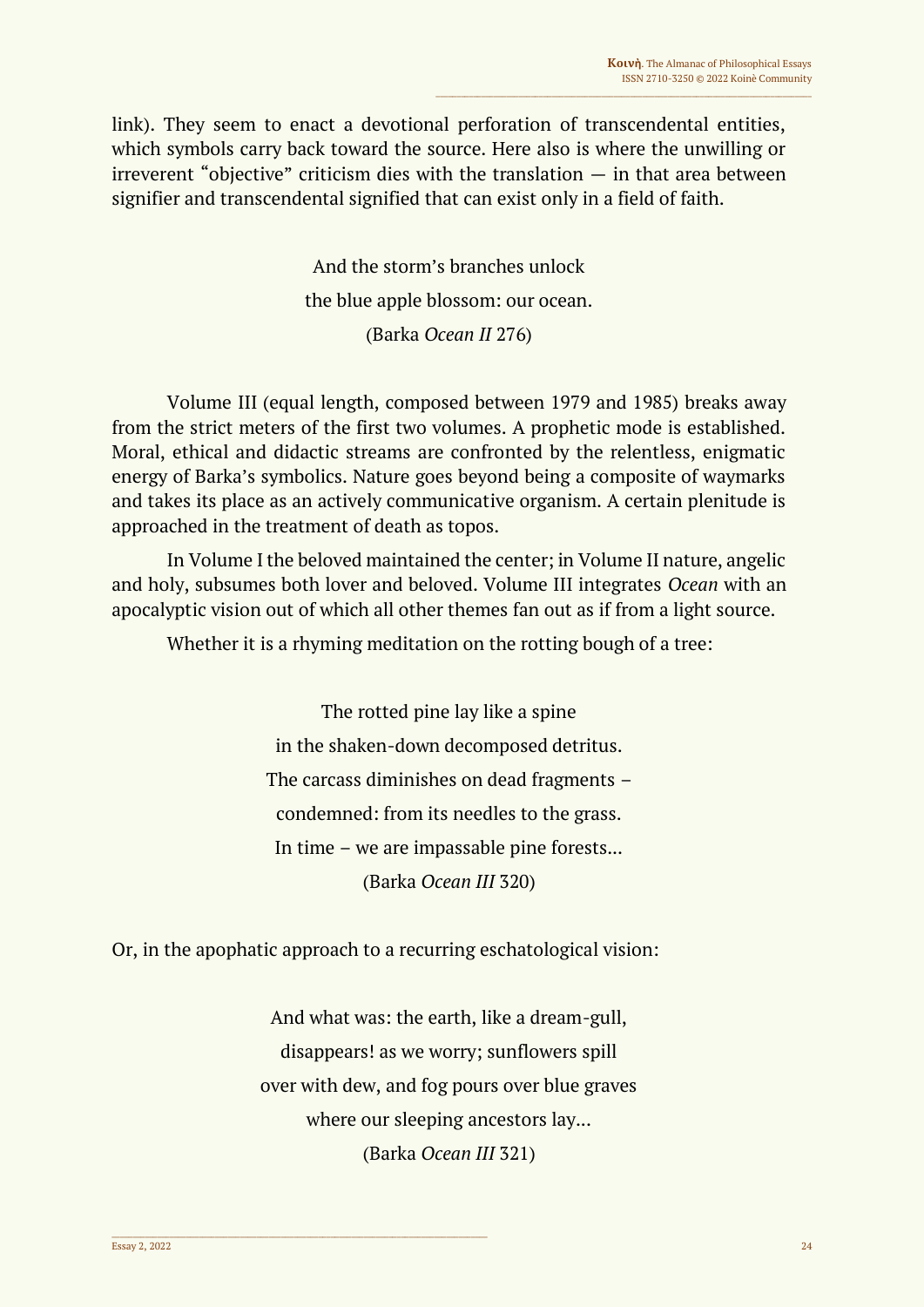Death and resurrection through divine love integrate all vectors present in *Ocean*. The symbolic turbulence that is the work's current is in fact an active agent of integration indicative of a mysterious teleological expansiveness. *Epektasis*, to use a Greek term elaborated by Gregory of Nyssa.

4. It should be apparent already that this is by no means an objective critical analysis of Barka's *Ocean*. On the contrary, it is an account of the active process of "giving in" to a mystical poetics in order to be "carried back" to the source of same imaginal presence. Any defense or repudiation of the transcendent would be utterly irrelevant after the leap that translation as imaginal praxis necessitates.

*Ocean* is transcendence — transcendence as circuminsessional to immanence; the work of inundating all presence, all substance, all being with that which is beyond the boundaries of the ontological subjugations imposed by intellection, and by inundating the beyond with presence, being and substance. By making the word flesh — again.

Imaginal praxis is the way of my "giving in" to Barka's *Ocean*. I do not translate *from* X *to* Y; rather, the work transfers me through to the imaginal field where *Ocean*'s interpenetrating realities engulf me. The translation that happens is merely the record of a close reading of the text that serves as a map — much as constellations guide the navigator.

Above all, imaginal praxis requires a cathexis of heart. In the topos of *Ocean*, this must involve faith as the absorption of one's rational, emotional and imaginal consciousness in the presence of the poetry. To cite the  $18<sup>th</sup>$ -century Ukrainian philosopher Hryhory Skovoroda, one of Barka's precursors: "What is faith if not the unveiling and illumining of the incomprehensible and unseen by the heart?"<sup>4</sup> .

Without this cathexis of heart the fullness of Barka's *Ocean* simply dies.

5. Barka is a religious poet. Again, it must be emphasized: religious in the deepest sense of the word. Mircea Eliade's description of *homo religiosus* is an apt introduction to *Ocean*'s Barka:

For religious man, nature is never only "natural"; it is always fraught with a religious value. This is easy to understand, for the cosmos is a divine creation; coming from the hands of gods, the world is impregnated with sacredness…

We must not forget that for the religious man the supernatural is indissolubly connected with the natural, that nature always expresses something that transcends it.5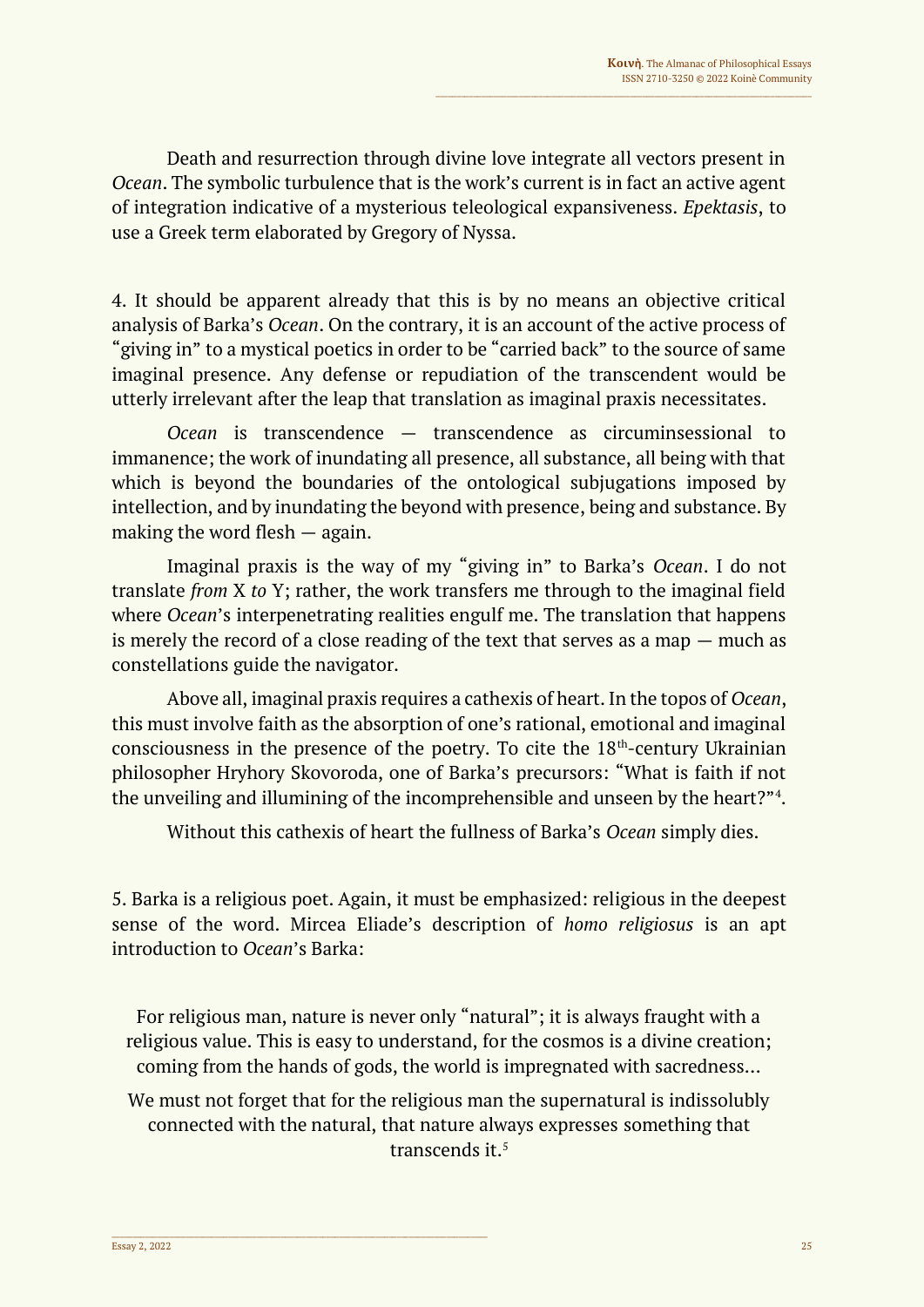One can appreciate the monumental scope of Barka's universe. One can appreciate the fantastic imagery: "Wet seagulls wept out of storms." Or, if one is fortunate enough to be able to read the original, there is no escaping the avalanche of prosodic severity and syntactical innovation carrying both traditional and uniquely personal tropes to a visionary climax:

> A stav nad kryn, mov krylac, vechir, svitanok – korabel' nad kryn (doloni poklady na plechi, i shepit v ridnosti: prylyn').<sup>6</sup> (Barka *Ocean I* 7)

Night stood upon the lily, like a choir, dawn-light – a ship upon the lily (puts its palm on my back and whispers kindly: come).

One can appreciate numerous "literary" aspects of *Ocean*, but ultimately there is no way to go beyond the surface of it without a feeling for the religious man's view of existence. As Walt Whitman said: "No one will get at my verses who insists upon viewing them as a literary performance, or attempt at such performance, or as aiming mainly toward art or aestheticism."<sup>7</sup>

For Barka, nature always expresses something that transcends it. As an integral part of a divinely created cosmos, it cannot do otherwise. In *Ocean*, nature is not merely anthropomorphized; rather, it establishes itself teleologically as a mirror of man (shadow as well as light) who is but a mirror of the world  $-$  a microcosm of the macrocosm. Thus one hears throughout *Ocean* the persistent reverberation of divine essence reflected by the human soul.

Flowers are saints and saints are flowers.

In their introduction to the Barka section of *Coordinates: an Anthology of Ukrainian Émigré Poets*, the editors, Bohdan Boychuk and Bohdan Rubchak, examine a certain dialectical quality in Barka's work:

Barka's world view is based on two traditions: on one side his own ascetic, nobly Slavonic, though strongly biblical religiosity,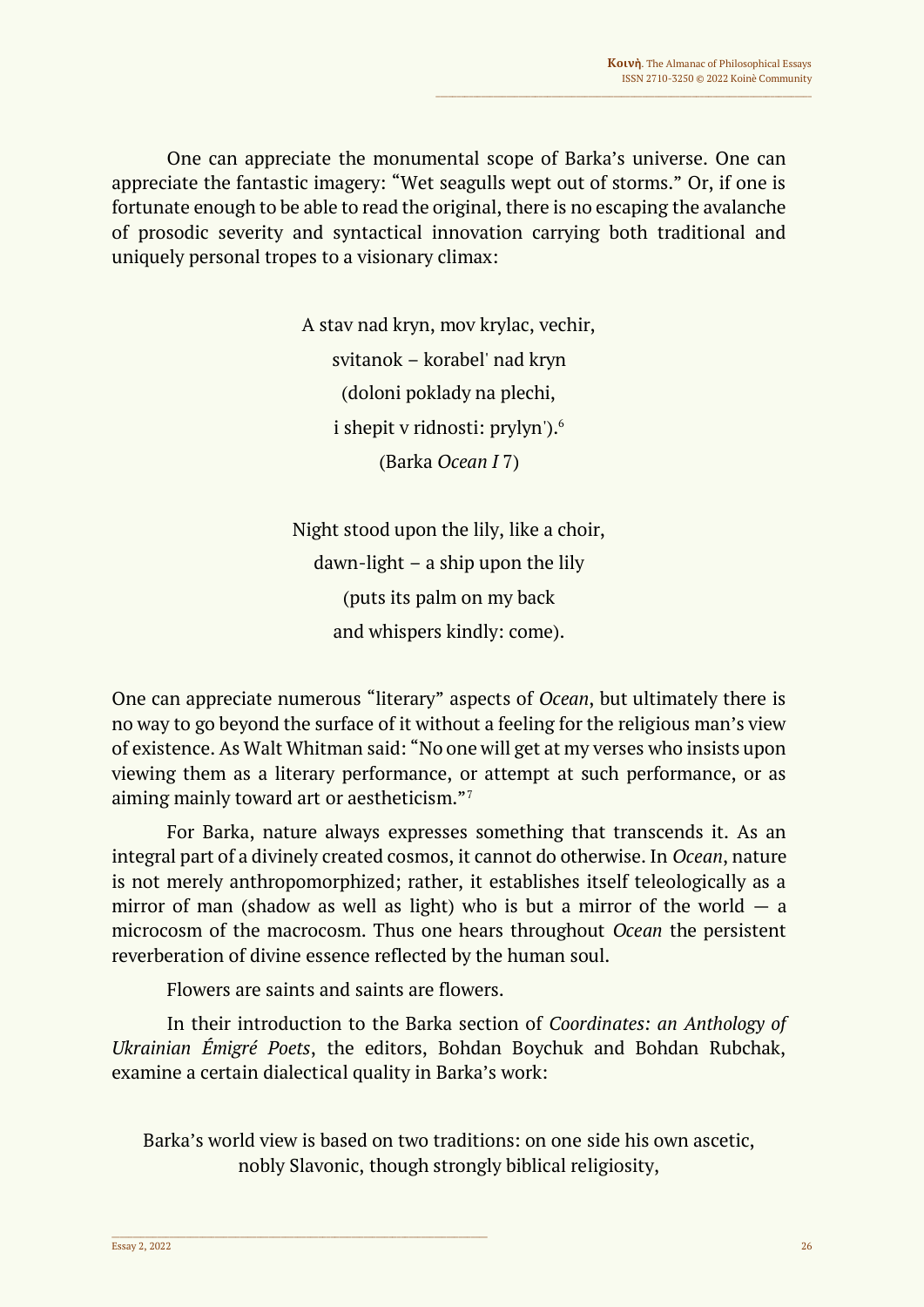and on the other, the sensual love of life's many shades, perhaps of folkloric origins. In some works the ascetic-Christian and sensual-pagan aspects are sharply opposed, sometimes developing the poet's monolithic universe through violent collisions. And even when in these collisions the ascetic aspect overpowers the philosophical, or the sensual aspect overpowers the poetic, the divine riches, the colors and the almost intoxicated nature of Barka's style itself already reflects the world's riches, wherein the enraptured poet dwells. However, most often these two elements sensual love of the world and humble religiosity are in accord: the beauty of the world comes from God.<sup>8</sup>

There is one principal state toward which this dialectic navigates in the work: pleroma.

In an attempt to describe the abundance of sound, image and motion interacting in the composition, some critics have called Barka's poetry "maximal." Classical composer Leonid Hrabovsky, who put several of *Ocean*'s compositions to music, felt it necessary (despite being one of the first Soviet composers to adopt minimalism) to "vary the musical rhythms maximally, and to create not descriptive but absolute, independent music, to the same degree that Barka's poetry is absolute, not descriptive."<sup>9</sup>

Barka's imagery is rarely descriptive of specific elements severed from the fullness of the Whole that animates and sustains those elements. There is always the relentless procession of symbolic imagery driving the composition simultaneously to the heart and sum of all matter, to awaken the dormant plentitude and meaning of Being in matter  $-$  to convey the world "in the fullness" of him that filleth all in all" (Eph 1:23).

If one must attach a label, then perhaps "pleromic" would be more appropriate than "maximal"  $-$  so as to highlight the qualitative plenitude toward which *Ocean* extends rather than the quantity that maximal implies.

There is no denying that Barka's *Ocean* is "loaded." (In fact, there is just too much baggage for many readers). The copious torrents of elemental references: light, fire, sun, stars, earth, wheat, air, wind, storms, and dozens of different flowers and birds. Each such image contains a symbolic value for which a structural analysis based on a Saussurian sign/signifier paradigm would strike me as useful but ultimately inadequate. There are too many peripheral referents to be grasped in relation to the fullness that coheres and integrates the work on a level of praxis (as opposed to theory). Indeed, a structural or even deconstructive analysis of Barka's *Ocean* — seeped as it is in Christian imagery, iconography, and eschatology, as well as classical aesthetics, folkloric elements, and the modernistic contextual field from which it springs — would make for a challenging and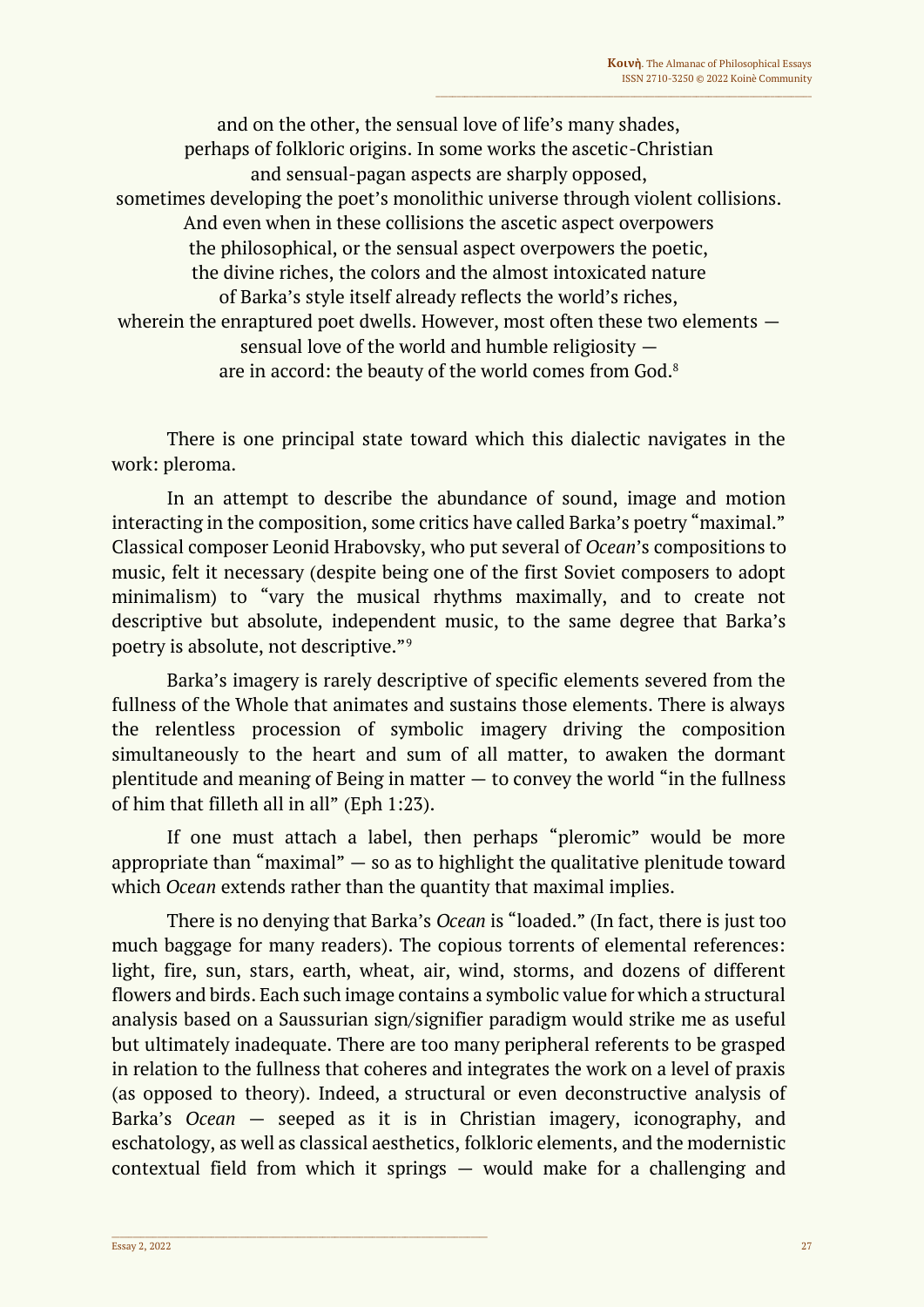fascinating study; but such a study (unless it went "beyond itself") would by its nature attempt to dissect the very integralness of *Ocean*, and therefore run counter to a translation as imaginal praxis. The symbols in imaginal praxis are not there to be cut up or analyzed. Symbols defy analysis and rational logic. Rather, the symbols present themselves to engulf *all* their referents, primary and peripheral, in order to integrate them as immanent vessels of the Transcendent One.

Another term used by critics to describe Barka's poetry is "iconographic." Certainly the icon as image of the Divine depicted in strictly delineated form might serve as a convenient model in grasping the essence of his poetry were it not for the lack of an essential and ineluctable element found throughout *Ocean*: kinesis. Icons (that is, the traditional Byzantine style of religious painting most commonly associated with the word, which in Greek means "image") portray divinity by means of static, formalistic composition, whereas Barka's pleromic poetics insists on a kinetic and dynamic depiction of the Divine.

*Ocean*, if anything, is a kinetic icon of language — of Logos itself. Barka, if any-body, is a navigator of the human soul.

6. I began translating Barka's poetry in 1988, shortly after I'd met him in Glen Spey, New York. Initially there was some resistance on my part to many aspects of his poetics. What kept me going was a deep fascination with his utterly unique usage of the Ukrainian language, the monumental structures in which he worked, and most of all, the sheer strangeness of his symbolics. It seemed to me that he had continued developing a symbolist poetics far beyond the point where most Anglo and French poets had rejected it. In one of our many conversations, Barka once said to me, "I was born a symbolist."

However, to place Barka under the rubric of "symbolist poet" would be to shrink a giant. There is so much more to the poetry. And I only "got it" from translating every word and looking at every image, in the order they are presented, looking and feeling, hearing the sounds of the words, hearing the gulls, feeling the heat of the glowing coals, the rings of fire surrounding me, feeling the delicate rose petal and integrating it all in the light that gleams across *Ocean'*s surface. The praxis was nothing more structured than this: giving in  $-$  as compelled by glint of faith — to the imaginal world of the poem as a vessel to something beyond.

Over the following years my grasp of Barka's symbolics became more secure. Early on, whenever I encountered an ambiguous trope — as is often the case with a poet who invents his own words and revels in the fact that the Ukrainian literary language, unlike Russian or English, is still "like molten metal" — I would immediately go for the translation that seemed to undermine a conventional Orthodox Christian worldview. Invariably, when I went over the text face to face with the author, I would see that it was exactly that Orthodox Christian worldview  $-$  an inherently mystical view  $-$  that was at the poem's core.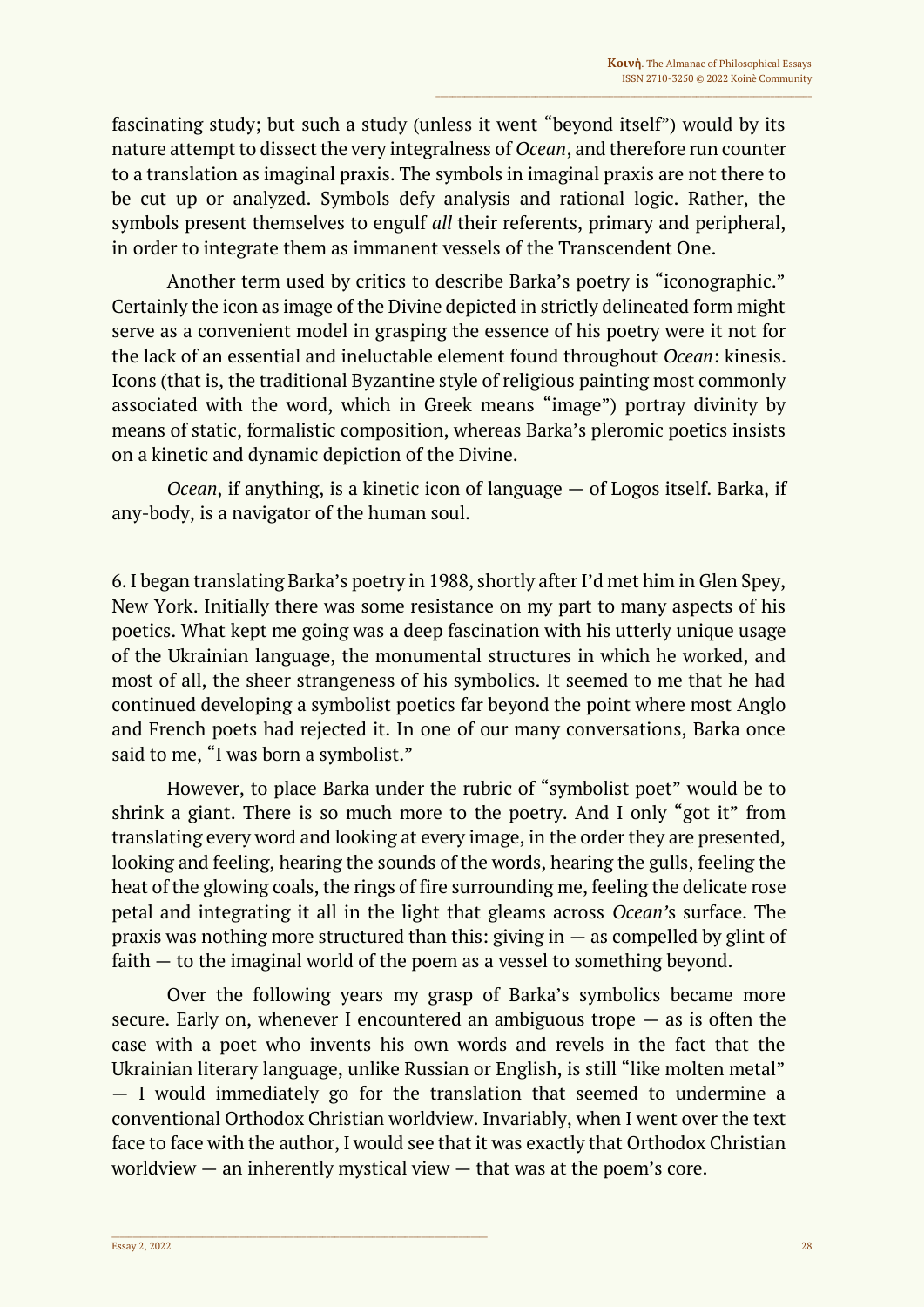The ambiguation was meant to shift the refracting prism ever so slightly, yet I wanted to flip it upside-down.

I continued translating, studying Barka's inexhaustible sources: the Bible, classical epic poetry, the Church Fathers, St. Thomas Aquinas, Dante, the troubadours of Provence, Persian Sufi poetry, the great spiritual classics of the East, Milton, the 17<sup>th</sup>-century metaphysical poets, Hryhory Skovoroda, Taras Shevchenko, Nikolai Gogol, Dostoevsky, Tolstoy, Vladimir Solovyov, Sergei Bulgakov, Pavlo Tychyna, and many of the Russian and French symbolists, et al… I tried to stay away from any theoretical formulations regarding Barka's poetry, and watched instead my own personal, spiritual transformation  $-$  guided by Barka's universe.

The turning point that generated these notes was my encounter with Sufi poetry, specifically Henri Corbin's book, *Creative Imagination in the Sufism of Ibn 'Arabi.*

In his book on the colossal medieval Arabic philosopher and poet, Corbin introduces the reader to the concept of *ta'wil*:

The *taw'il* is essential symbolic understanding, the transmutation of everything visible into symbols, the intuition of an essence or person in an Image which partakes neither of universal logic nor of sense perception, and which is the only means of signifying what is to be signified. [...]

The *ta'wil* presupposes a flowering of symbols and hence the active Imagination, the organ which at once produces symbols and apprehends them; it presupposes the angelic world between the pure Cherubic intelligences and the universe of sensory, historical and juridical facts. By its very essence the *ta'wil* can not inhabit the realm of everyday fact; it postulates an esoterism.<sup>10</sup>

I immediately connected this passage to one I had encountered in Barka's essay, "The Nature of Poetry":

The metaphor, like a spiritual advance, like a burst of figurative thought, finds itself on the border between rows of phenomena; its aim is to create an unexpected illumination in expressing the unknown, most authentic essence of one phenomenon by transferring the qualities of another phenomenon onto it. Without unnecessary details, both expose themselves by means of a linguistic illustration, with a new clarity, as though from an overworld, as though encompassed by the consciousness of an equitable universal force that unites them,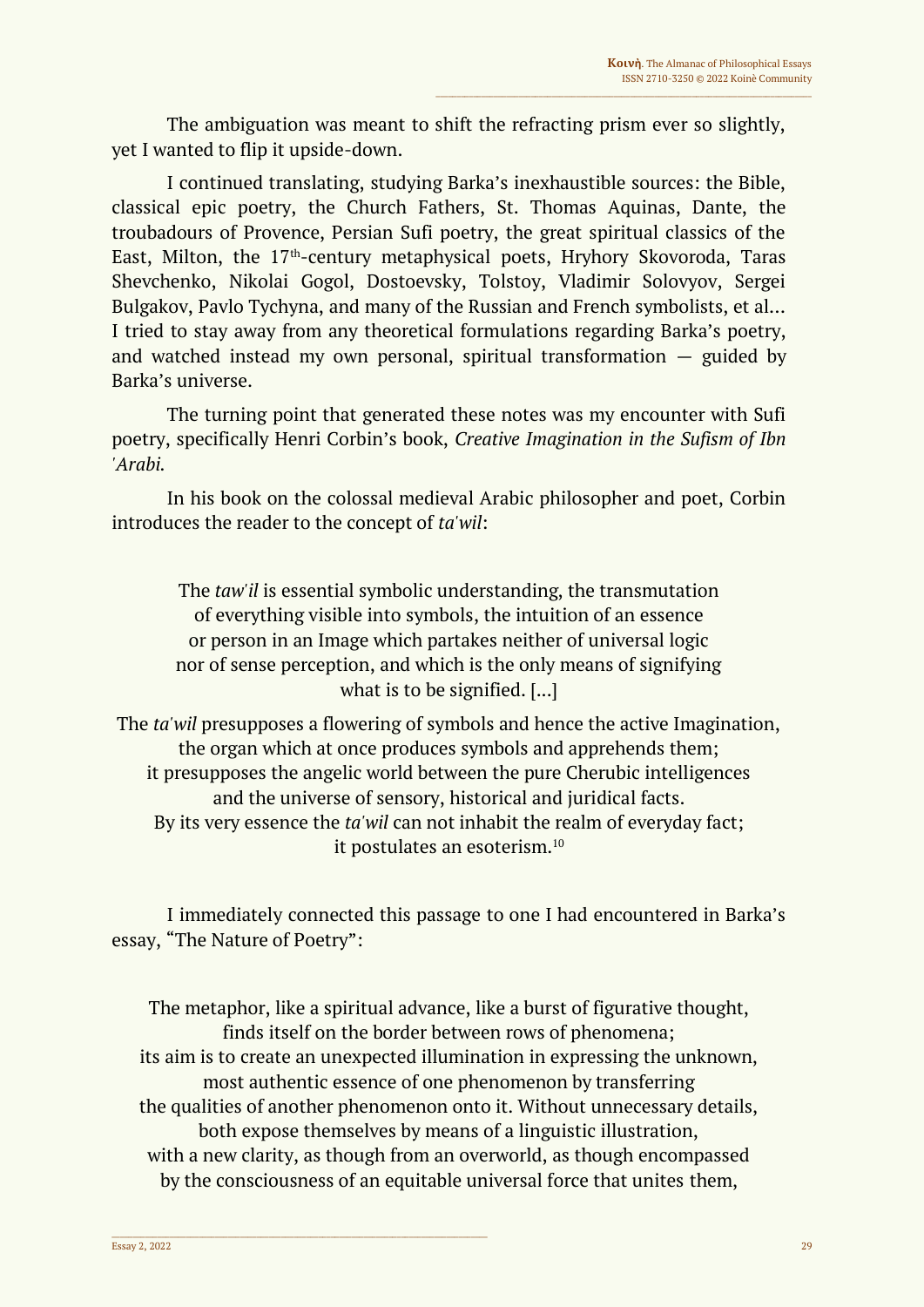## finding a semblance in them. $11$

I showed the Corbin passage to Barka — who, incidentally, had studied Persian and translated Nizami, among others, into Ukrainian — and he reacted emphatically: "This is it!"

*Ta'wil* — literally "to carry back" — is a spiritual hermeneutics which presupposes a hierarchy of realities. One level of reality, according to Sufi metaphysics, is the *'alam al-mithal* "to which our imaginative faculty specifically relates, the intermediary between the world of pure spiritual realities, the world of Mystery, and the visible, sensible world."<sup>12</sup> In practicing *ta'wil* the hermeneut is "carried back" to the Imaginal World by means of the Creative Imagination and the symbol that initiates it.

[O]ur Active Imagination is a moment, an instant, of the Divine Imagination that is the universe, which is itself total theophany. Each of our imaginations is an instant among theophanic instants, and it is in this sense that we call it "creative." [...]

The Creative Imagination is theophanic Imagination, and the Creator is one with the imagining creature because each Creative Imagination is a theophany, a recurrence of the Creation. Psychology is indistinguishable from cosmology; the theophanic Imagination joins them into a psycho-cosmology. Bearing this in mind, we can now investigate the human organ of visions, of transferences, and of the transmutation of all things into symbols.<sup>13</sup>

This is the perspective from which Barka's *Ocean* must be apprehended: as theophanic prayer. The Creative Imagination carries the "translator" or hermeneut back via the symbolics of theophanic prayer to the Imaginal World wherein the image of God, the icon, appears.

To put it in terms closer to Barka's primary cultural reservoir:

The invisible exists in the visible, it is contained by it and grows with it either concretely or as symbol. "Symbol," according to its precise meaning, is something that belongs to this world, yet involves otherworldly connections and content, a unity between the transcendent and immanent, a bridge between heaven and earth, a divinely created, divinely human unity."<sup>14</sup>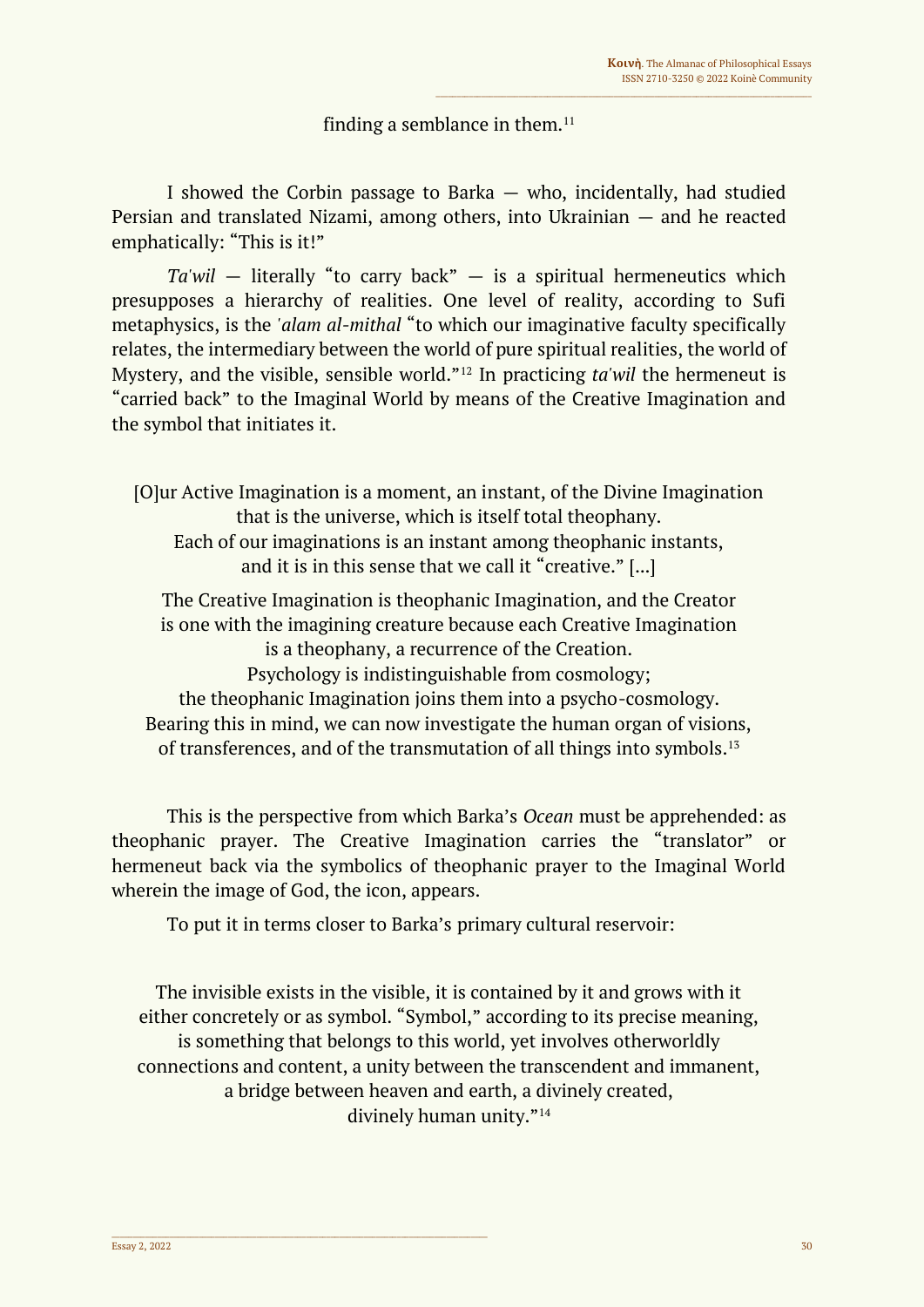Symbolic understanding and the various levels of the real it implies have always informed the written text. Such a manifold reality has always been an essential and integral aspect of magico-religious rituals; and poetry has to some degree always depended on symbolic logic to sustain it. "Whatever its context, a symbol always reveals the basic oneness of several zones of the real."<sup>15</sup> It cannot be overstated that in order to adequately penetrate Barka's *Ocean* one must accept the existence of other, unseen worlds and read every trope as a waymark leading to the integration of these worlds in the movement of the text. Ideas and concrete things are interdependent circuminsessionally; they are persons of each transrational entity in a complex composition of the Whole.

Further still: magico-religious experience [Barka's *Ocean* is certainly such an experience—SL] makes it possible for man himself to be transformed into a symbol. And only in so far as man himself becomes a symbol, are all systems and anthropocosmic experiences possible, and indeed in this case his own life is considerably enriched and enlarged. Man no longer feels himself to be an "air-tight" fragment, but a living cosmos open to all the other living cosmoses by which he is surrounded. 16

7. What sets Barka's work apart from many of his contemporaries is that — unlike so much poetry in the 20<sup>th</sup> century, which rallied behind the rebellious and revolutionary cries of the avant-garde and sought to reject traditional forms and ideas — Barka strives to integrate rather than revolt. Instead of discarding the ancient forms as "unacceptable" for this century, he integrates and subsumes the essence of *all* developments in writing throughout human history. Some critics have argued that certain forms  $-$  in particular forms that appear to be closed  $$ are no longer viable in a century that has experienced so many ruptures, upheavals and horrors. Yet Barka is one of the few writers of his stature to have witnessed directly — through experience and not through the media — so many of the  $20<sup>th</sup>$ century's upheavals and horrors: from the Russian Civil War, to the heady first years of the Soviet Union as a strident young communist; then Stalinism and the Holodomor, Stalin's genocidal artificial famine of 1932–33 (recounted in Barka's masterpiece novel *The Yellow Prince*); clinical death at the hands of the Wehrmacht, followed by imprisonment and slave labor in Nazi Germany; the Holocaust; and finally the entire second half of the  $20<sup>th</sup>$  century in the prosperous United States. So when Barka proclaims the wholeness and unity of divine creation, it does not come from bookish naiveté, but rather from the innocence achieved through harsh and brutal experience — experience integrated with light. Hence the colossal stature of his oeuvre. All of Barka is epic. *Ocean* concentrates on the immeasurable bridge between what is palpable or perceivable and what is beyond the horizon. This is executed through the timeless form of an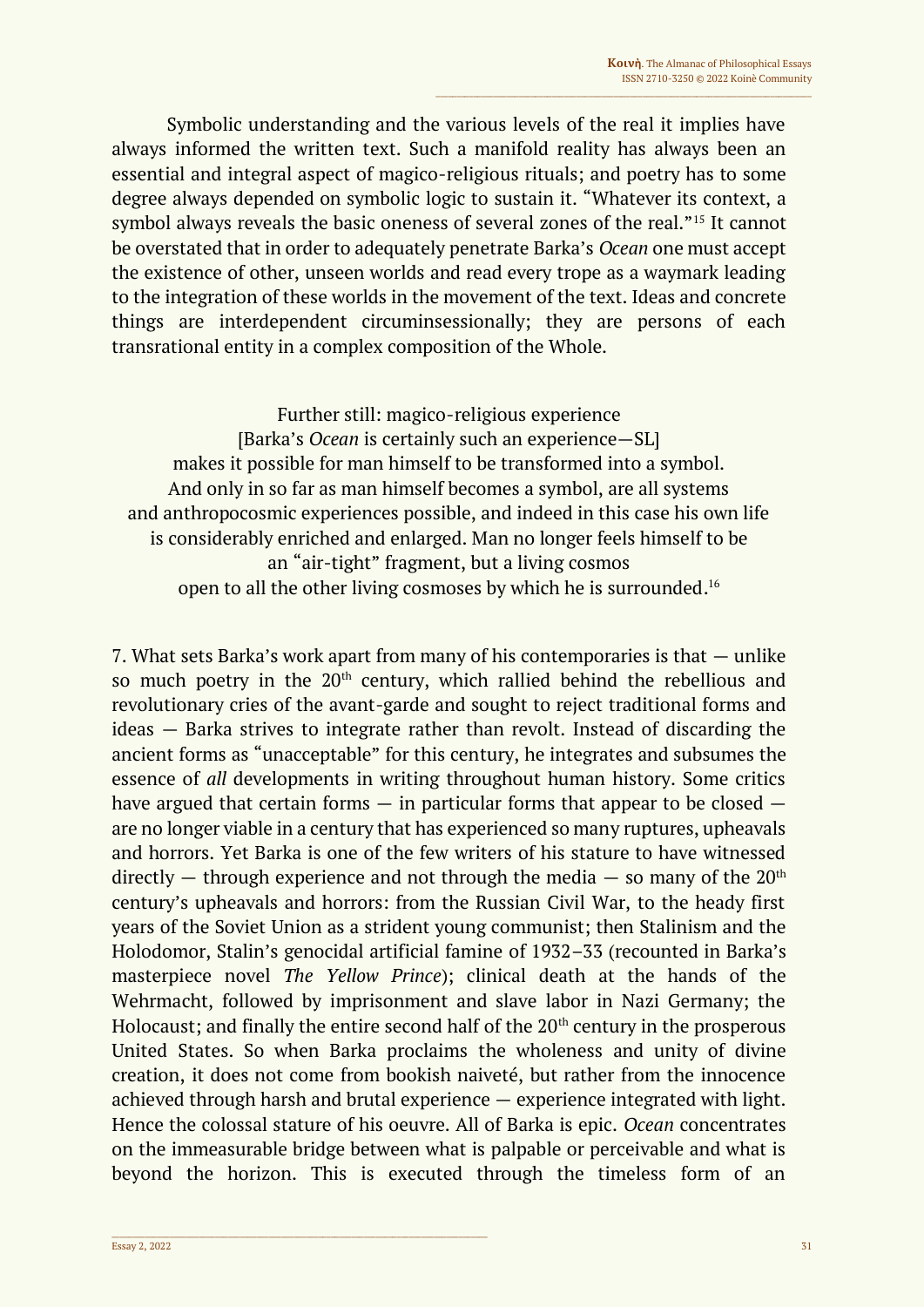inexhaustible love song.

Given the nature and scope of these notes it would not be appropriate to take specific symbols recurrent in Barka's *Ocean* and treat them abstracted from the whole (although a Barkian symbolology would certainly make for a fascinating hermeneutic exposition). Rather, I intend merely to explore what I've gleaned from *Ocean*'s symbolics (much of which, frankly, is ineffable) by choosing one poem, the first poem of the last volume, and move through the tropes in a very free-handed manner.

That said, I would, however, like to point out that all the nearly 1,000 poems in *Ocean* are to some degree a meditation on nature or the cosmos. The few exceptions  $-$  and these are significant  $-$  tend to be meditations scattered throughout the three volumes on either icons or churches. This is an important element of the Oceanic aesthetic. Only God's creation and reflections of God's love are worthy of the love song. If anything be "manmade," it must reflect the conscious love of God as the motive for its creation. Thus, a cathedral represents the mystical body of Christ, and its structures are images of the divine construction reflected in the mirror of man and his devotion to God. Each element of *Ocean* is to some extent holographic — that is, it contains the entire image, albeit in weaker form — of the Whole: nature integrated through sacred architecture.

One symbol, however, must be examined: the ocean. Here I would just as soon give in to Eliade's brilliant introduction to aquatic symbolism:

To state the case in brief, water symbolizes the whole of potentiality: it is *fons et origo*, the source of all possible existence. "Water, thou art the source of all things and of all existence" says one Indian text, (Bhavisyottarapurana 31,14) summing up the long Vedic tradition. Waters are the foundations of the whole world; (Satapatha-Brahmana) they are the essence of plant life, the elixir of immortality, they ensure long life and creative energy, they are the principle of all healing, and so on.

Principle of what is formless and potential, basis of every cosmic manifestation, container of all seeds, water symbolizes the primal substance from which all forms come and to which they will return either by their own regression or in a cataclysm. […] Every contact with water implies regeneration: first because dissolution is succeeded by a "new birth," and then because immersion fertilizes, increases the potential of life and of creation. […] It contains in itself all possibilities, it is supremely fluid, it sustains the development of all things, and is therefore either compared or even directly assimilated with the moon. Its rhythms are fitted to the same pattern as the moon's;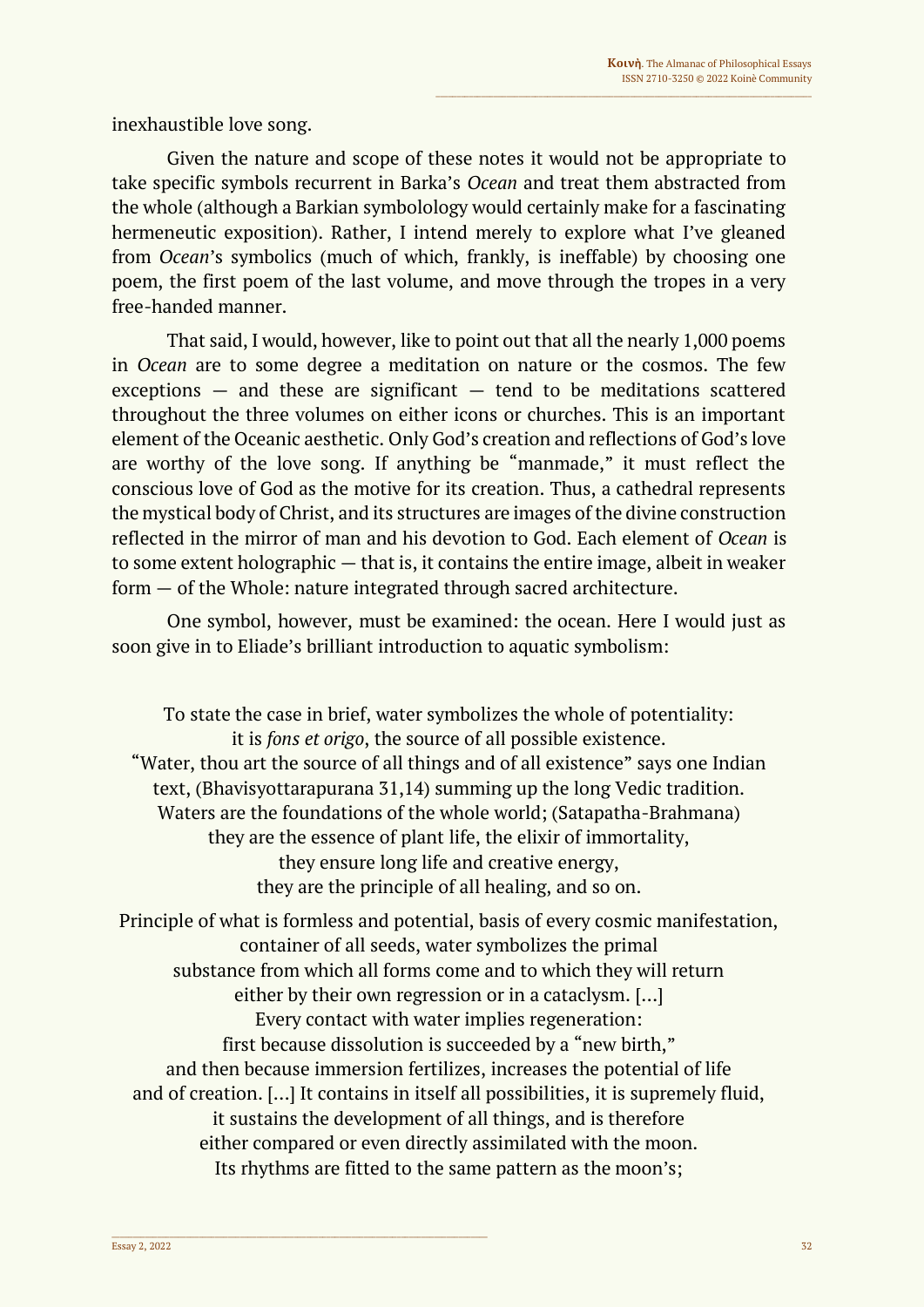they govern the periodic appearance and disappearance of all forms, they give a cyclic form to the development of things everywhere. $17$ 

As Barka's ocean exclaims in "The Undertaken":

I am only the executer: to lock as the angel of death commands! – under the roar of funerary waves. At the peal of church bells, I am the executer. (Vasyl Barka *Ocean III* 138)

### 8. **Time of Judgment**

Soul: resurrected through vision, beyond this life; like its dream (– the sister's mystery).

And memories? – after a storm the sky sees rainbows bowing in the field.

 $\_$  , and the set of the set of the set of the set of the set of the set of the set of the set of the set of the set of the set of the set of the set of the set of the set of the set of the set of the set of the set of th

The heavenly ship, a telling sign!  $-$  5 bereaves as it divides.

Youth, caressing us with grace, sprung lilies in our earthly breasts; let's seal them! and never mention the wake, transfigure them instead through white ascesis; 10 seal them shut in the sarcophagus and keep the key in the abyss. Grave-dwellers are called beyond the scythe to seraphic wings: alight with fire in the deathless field. The state of the state of the 15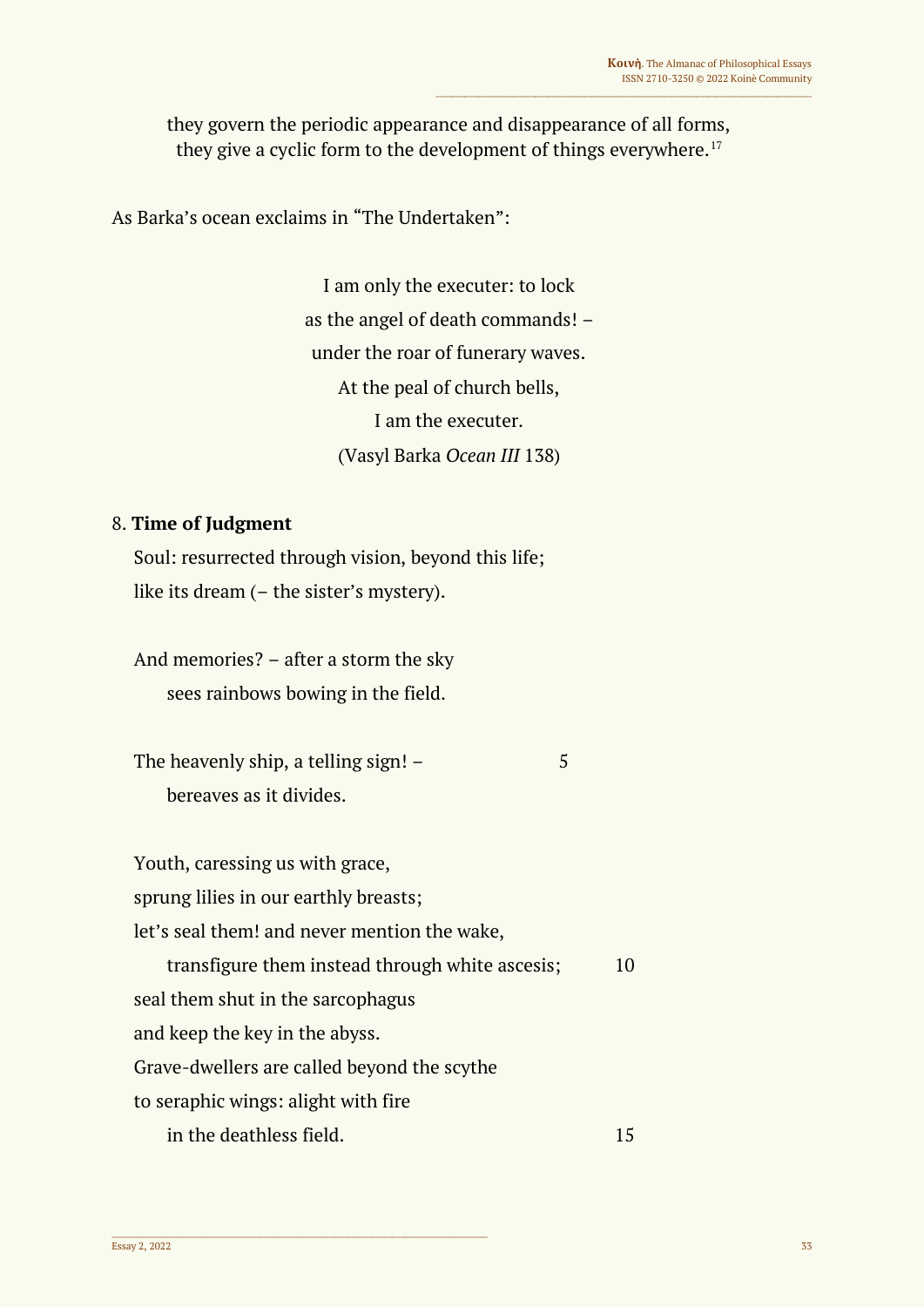The earth's child, its blossom, attests – to the wedding crowns' vitality: their recital; from two entwined cherry branches: two wedlock souls! their recital, of love. 20

The undertaking ship: its sails like death banners; measureless dismemberment! Inextinguishable kin: like the sea's youth as the east ignites.

The dread unwailable depths 25 have severed us: in the judgment! – the abscint.

Only the ocean will live through the dawn: in flames – the earth's womb flooded with rubies; there the land's anguish burns out!

Bright-breasted life 30 spans its wings: through the mercy of the dearest. Above our dreams' blue, over the deep, the moon bleaches through death, to certify; where we, the most sincere, once stood, it illumines a sign on the worldly surplice! – 35 to adorn ourselves in the final sentence:

the family of faith.

8.VII.79 (Vasyl Barka *Ocean III* 5)

 $\_$  , and the set of the set of the set of the set of the set of the set of the set of the set of the set of the set of the set of the set of the set of the set of the set of the set of the set of the set of the set of th

9. "Time of Judgment" is the prelude to *Ocean* Volume III, whose focus is clear: a meditation on the dynamics of death.

1) The Soul thunders out and looms there over volume III of *Ocean* — the Soul as Ocean, deep as its mystery, the incessant pounding and throbbing dynamic of Spirit — beyond the horizon of life we "see," that is, experience as such, and into a time of balances re-turning resurrectional…

2) Its (the Soul's) dream creating the world, Morphean, beyond logic, and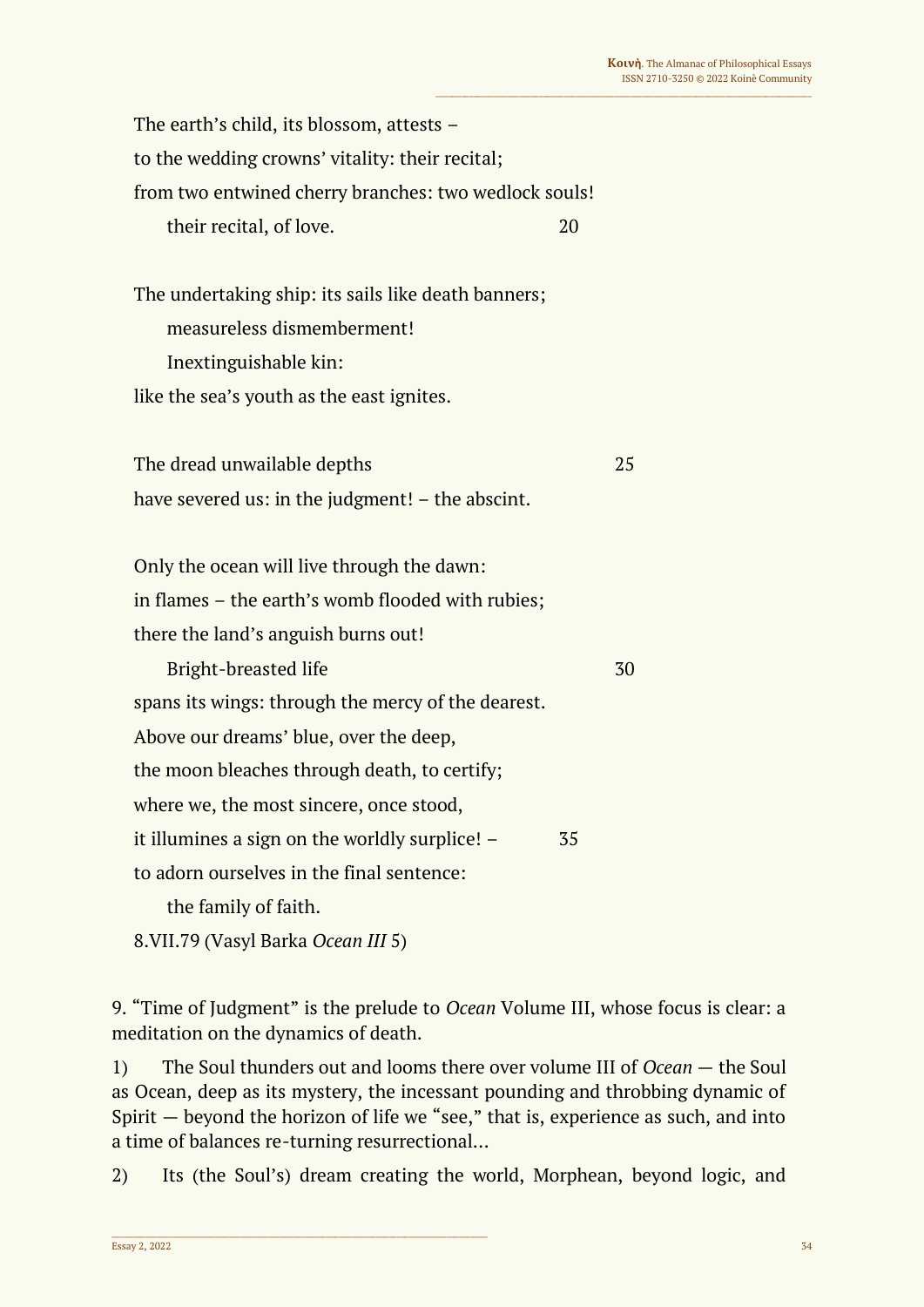chaste as the fertile field of a sister's (literally nun-like) mystery, the fruit that comes of a virgin womb.

3,4) A rhetorical exploration of consciousness' trans-vital verticality, rainbows bowing from sky to field — backward glance at the life of flesh seen from the perspective of spirit.

5,6) The heavenly ship/bark  $-$  a communicative entity  $-$  this consciousness cuts, dissects, discerns, and destroys with a blessed dialectic, a cruel sword of love in the hands of a spiritual corsair ship.

7-12) "Us" initiates a prophetic mode sustained throughout Vol. III, our fate, our death, our youth because we as one divide — no one without the other. Grace as divine energy/operation (see Gregory Palamas) nurtures the bloom of resurrectional potential in the passionate and earthly heart; to lock the potential and transfigure them with white ascesis, the praxis of full-light. There is in the death a light  $-$  lilies' soft petals, the barely fragrant chalice  $-$  pistil and stamens of continuum — beyond — sealed as Hermes.

13-15) Beyond the razor discernment of passing a/way is the call to Milton's "sworded seraphim" (see "Christ's Nativity") — highest of the angelic orders (see Pseudo-Dionysius) transmitting pure love-light and fire, impregnating the field with immortality.

16-20) The child invokes birth, new life, attests to it. The "Time..." in the title is not merely one post-mortem and eschatological instant in a procession of instances, but generative and cyclical as well — pleromic paradox — reconciliation of poles in scales of the Divine. Deep sexual imagery — twilight language, or *sandhana bhasa*: "a deconstruction of language which contributes toward breaking the profane universe and replacing it by a universe of convertible and integrable planes." <sup>18</sup> Creativity, by necessity, implies union, *re-ligare* — a deep oceanic intercourse between the flesh/fruit and spirit/recital  $-$  a physical communion "carried back" to spiritual espousal. The technique's name, "twilight language," redoubles the necessary ambiguation such poetic movement engenders.

21-24) A connecting image: the Soul's operation as transfiguring (via death) discernment  $-$  the cutting of semblances  $-$  unity in diversity informed by the sun's implicated rebirth.

25, 26) That which is deep within does the cutting, it balances and abscints (conflation of ascent, abscission and absent  $-$  in the original: "branching out," *epektasis*)…

27-29) And this depth is purified through fire — "the earth's womb flooded with rubies"  $-$  the light redeems all suffering  $-$  through the "sister's mystery"  $$ through the enigma of fruition.

30, 31) Life likened to a bird whose heart is of light and whose wings enact a gesture of unification. The heart in Barka, as in Hesychast and Sufi understanding,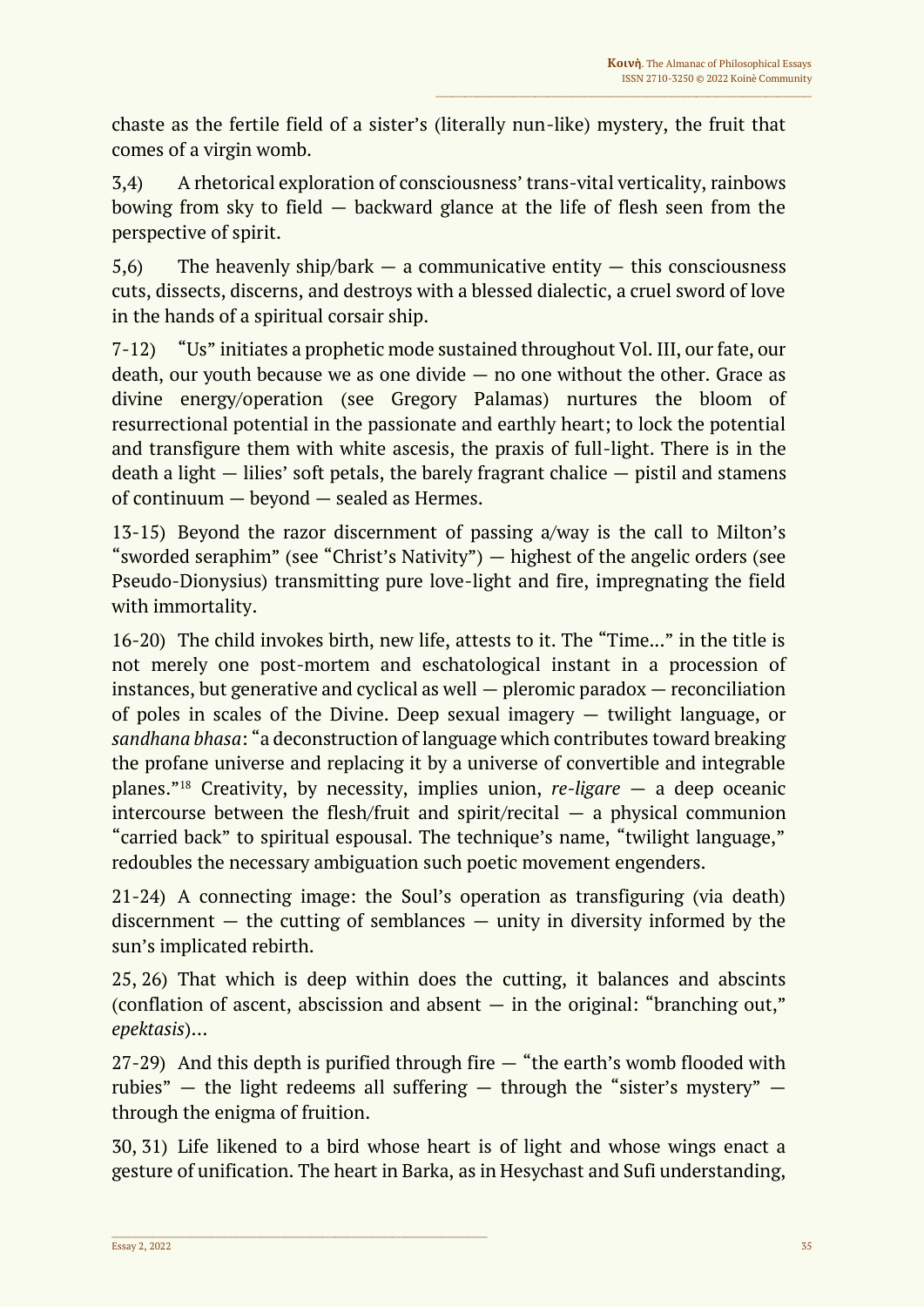is the center of spiritual life.

32-35) The moon's cyclical nature reads through the deep, through the water, all inclusive, incessant, integral, and shines on the point of peace on earth: the cross — at the intersection of transcendent and immanent: in Christ.

 $36,37$ ) Soul — consciousness — is guided toward the ultimate pleroma: kinship within a differentiated unity.

10. But Barka dies in analysis as well as translation. The structures that present his *Ocean* belie the inexhaustibility of its content: ever-changing and ever-fresh each wave destroying and revealing something of the deep.

Ultimately *Ocean* is concerned with death — the divine operation that initiates it, the love that sustains it, and the reality beyond it. The resurrection is everywhere, ceaselessly trampling death down. And judgment is to be found in every act of differentiation, every cut and rupture.

As *Ocean*'s form reveals the fullness of its nature, consciousness is led inexorably to the Apocalypse.

Apocalypse: to reveal.

Pierre Teilhard de Chardin expresses it this way:

One has trouble imagining what the end of a World could be. A sidereal catastrophe would be fairly symmetrical with regard to our individual deaths. But it would bring the end of the Earth rather than the Cosmos — and it is the Cosmos that must disappear.

The more I dream of this mystery, the more I see it take the form of a "return" of consciousness — an eruption of the interior life an ecstasy…

We need not rack our brains to know how the material enormity of the Universe could ever fade away. It is enough for the mind to turn inside out, to change zones in order to change the form of the World immediately.

When the end of time approaches a terrifying spiritual pressure exerts itself at the limits of the Real through the effort of souls desperately holding to a desire to escape the Earth. This pressure will be unanimous. But the Scriptures instruct us that the pressure will be simultaneously traversed by a profound schism — some wishing to escape in order to dominate the World more, and others, upon the word of Christ, wait passionately for the World to die, to be absorbed with it in God.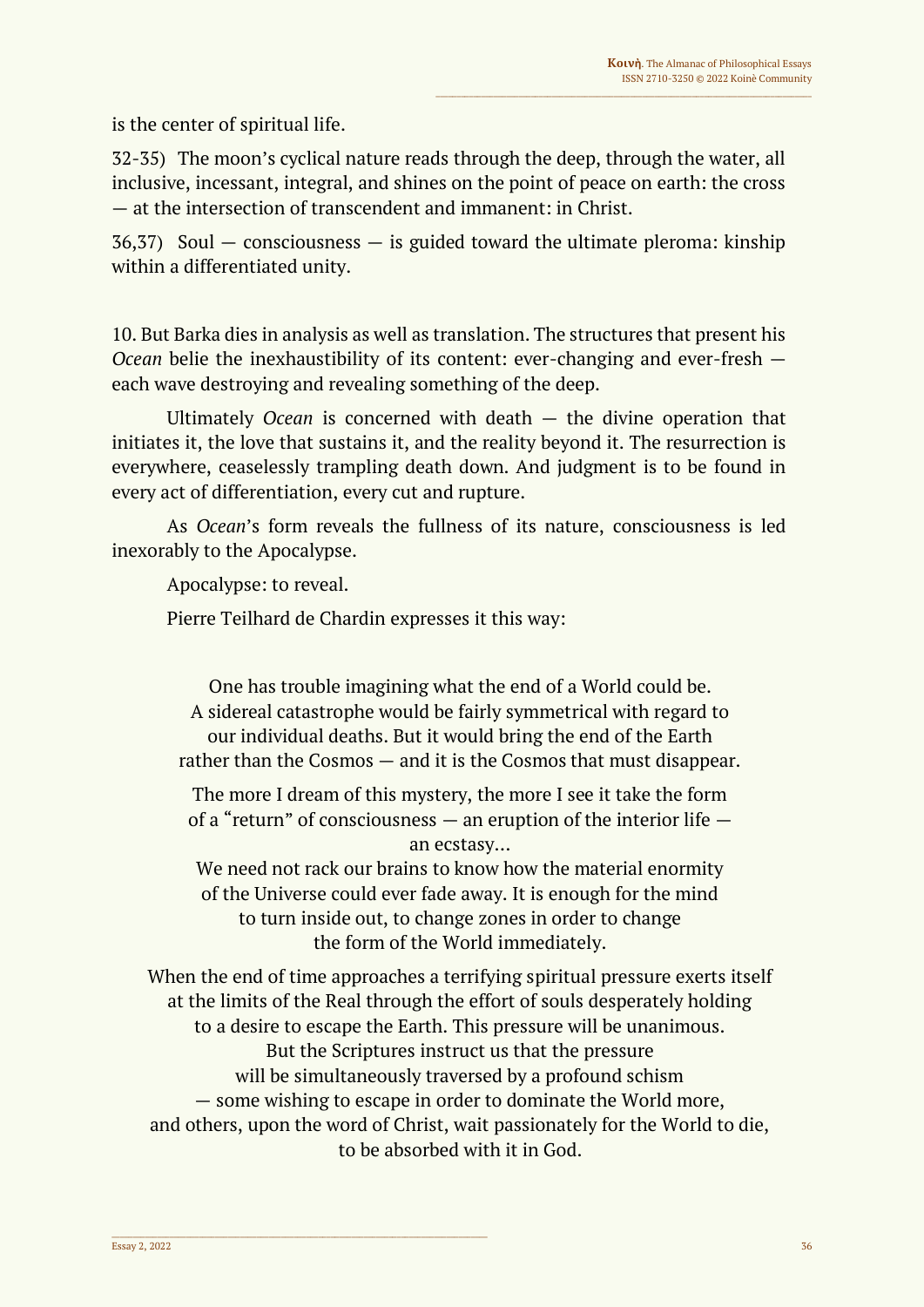Then, undoubtedly, upon Creation carried to the paroxysm of its ability to achieve union, the Parousia will occur…

Like an immense tide, Being will have dominated the trembling of beings. In the bosom of a tranquil Ocean, of which each drop will have a consciousness unto itself, the extraordinary adventure of the world will have ended. The dream of all mystics will have found its legitimate satisfaction.<sup>19</sup>

*Ocean*'s concluding poem, "Island of Light" charts the Parousia in symbolic terms: "The blizzard ruined the bloom / my love! — our youth in the field." It then proceeds with a series of enigmatic images preceded by the anaphora "transient":

> Transient: sun-spun threads – the skein approaches a bee in the tarweed. Sparks: marked dreams and apparitions, transient: tornadoed iris-constellations. (Barka, *Ocean III* 321)

There are recurring intimations of multiplicity and growth: water lilies are "white chalices coupled by the boat's bow," bird nests, spring herbs, night cradling an infant, even "God's green-rainbowed brow" (see Rev. 4:3) And all of it is like a dream — transient.

The end is recursive. Even the title, "Island of Light," hints at the moon with its cyclical effects on the ocean. But the island of light is also a symbolic union of spirit/light and matter/earth. This is the core of *Ocean*: the point of intersection, the heart of the cross, summoned and sung out in a feast of interpenetrating images. To get there requires a commitment, a cathexis of heart, a holding fast to faith. The praxis is the ride, a journey to the Imaginal World, carried back by made things and things we are made of till there is no telling what is dream or not in the dream that reveals us as no longer here but of the field…

> The resurrectional field: in floral fire proclaims, purifies – the suffering is complete! and the ocean: tracelessly sways the wheat. (Barka, *Ocean III* 321)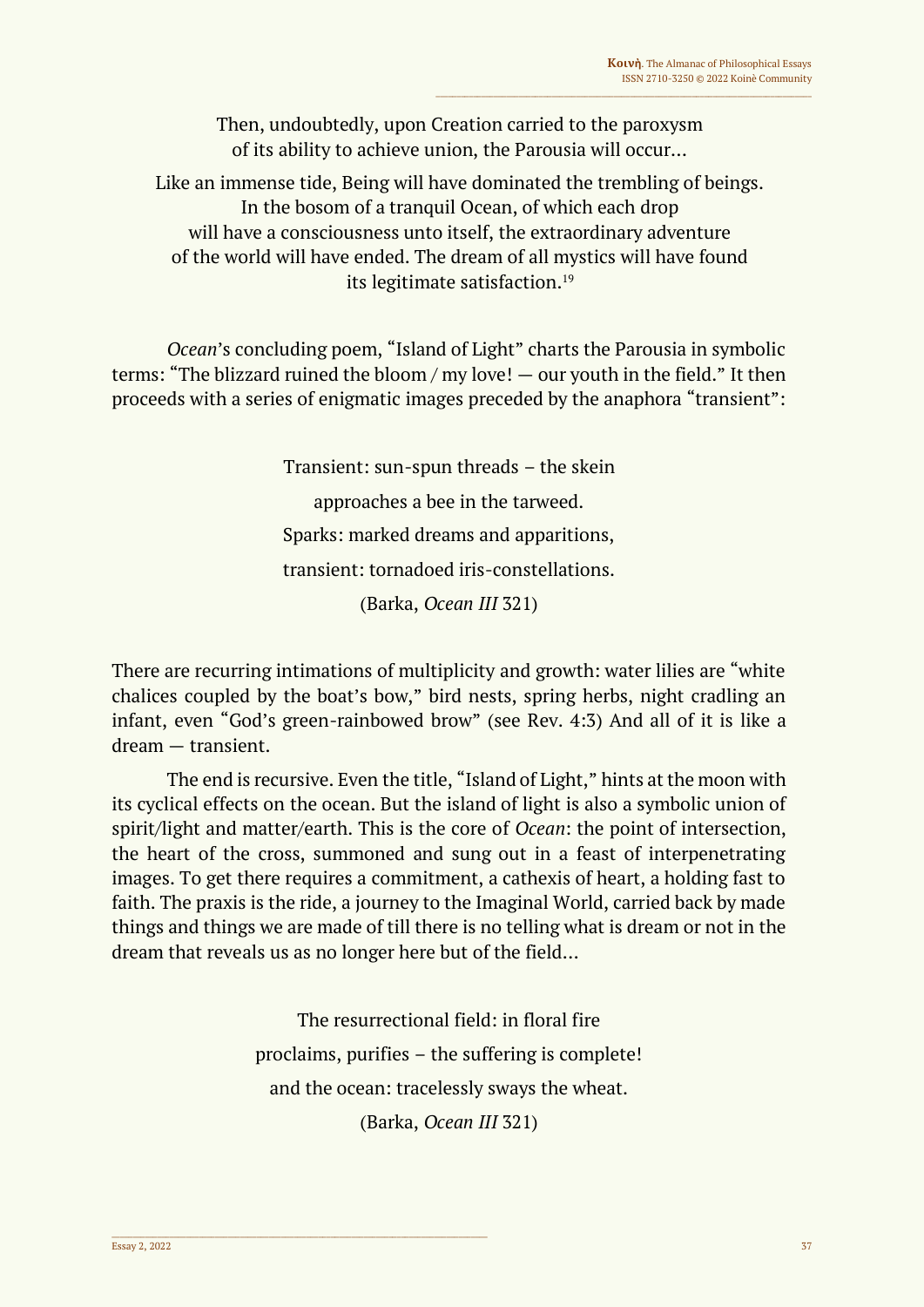#### **Bibliography**

Barka, Vasyl *Lirnyk: Vybrani Poezii*, (The Lyrist: Selected Poems) New York: New York Group, 1968

**\_\_\_\_\_\_\_\_\_\_\_\_\_\_\_\_\_\_\_\_\_\_\_\_\_\_\_\_\_\_\_\_\_\_\_\_\_**

- Barka, Vasyl *Okean* Vol. I & II Slovo, New York 1979 *Okean* Vol. III Kyiv: Oriy, 1992
- Barka, Vasyl "The Nature of Poetry" translation by Stash Luczkiw in AGNI 35, originally in *Zemlia Sadivnychykh* (*The Gardner's Earth*)
- Boychuk, Bohdan & Rubchak, Bohdan editors. *Koordynaty: Antolohiia suchasnoi ukraiins′koii poezii na zakhodi* (*Coordinates: an Anthology of Modern Ukrainian Emigré Poetry*), Munich: Suchasnist, 1969

Bulgakov, Sergei *Pravolslavie* (*Orthodoxy*), Kyiv: Lybid, 1991

- Corbin, Henri *Creative Imagination in the Sufism Ibn 'Arabi* trans. Ralph Manheim Princeton: Princeton/Bollingen, 1969
- Eliade, Mircea *Patterns in Comparative Religions* trans. Rosemary Sheed, Cleveland: World Publishing, 1958
- Eliade, Mircea *The Sacred and the Profane* trans. Willard R. Trask, New York: Harcourt Brace and World, 1959
- Eliade, Mircea. *Yoga: Immortality and Freedom* trans. Willard R. Princeton/Bollinger: Trask Princeton, 1958.
- Hrabovsky, Leonid. *Program notes from retrospective concert at Alice Tully Hall*. New York: Lincoln Center, 1992.
- Skovoroda, Hryhory. *Virshi, Pisni, Baiky, Dialohy, Traktaty, Prytchi, Prozovi Pereklady i Lysty* (*Poems, Songs, Folk Tales, Treatises, Proverbs, Prose Translations and Letters*) Kyiv: Kyiv Naukova Dumka, 1983.

Teilhard de Chardin, Pierre. *L'Avenir de l'homme.* Paris: Editions du Seuil, 1959.

Whitman, Walt. "A Backward Glance O'er Travel'd Roads", in *The Portable Walt Whitman*, New York: Penguin, 1973.

#### **Notes:**

<sup>&</sup>lt;sup>1</sup> Stash Luczkiw is an American-born poet, novelist, journalist and translator. A version of this essay was translated into Ukrainian by Vasyl Ivashko and published in *Svito-vid*, Kyiv-New York, in 1994. All translations are the author's unless otherwise indicated.

<sup>2</sup> "Приносить мушлі в шумі і помшілі / помшілі камені здвигає океан." Vasyl Barka, *Lirnyk: Vybrani Poezii*, (New York: New York Group, 1968) 127.

<sup>&</sup>lt;sup>3</sup> "Бриниш і знов мелодію молодою, / від світла синьою: бризкучою водою / летиш над злою глибиною." Ibid. 128

<sup>4</sup> Hryhory Skovoroda, *Virshi, Pisni, Baiky, Dialohy, Traktaty, Prytchi, Prozovi Pereklady i Lysty* (Kyiv: Kyiv Naukova Dumka, 1983), 189.